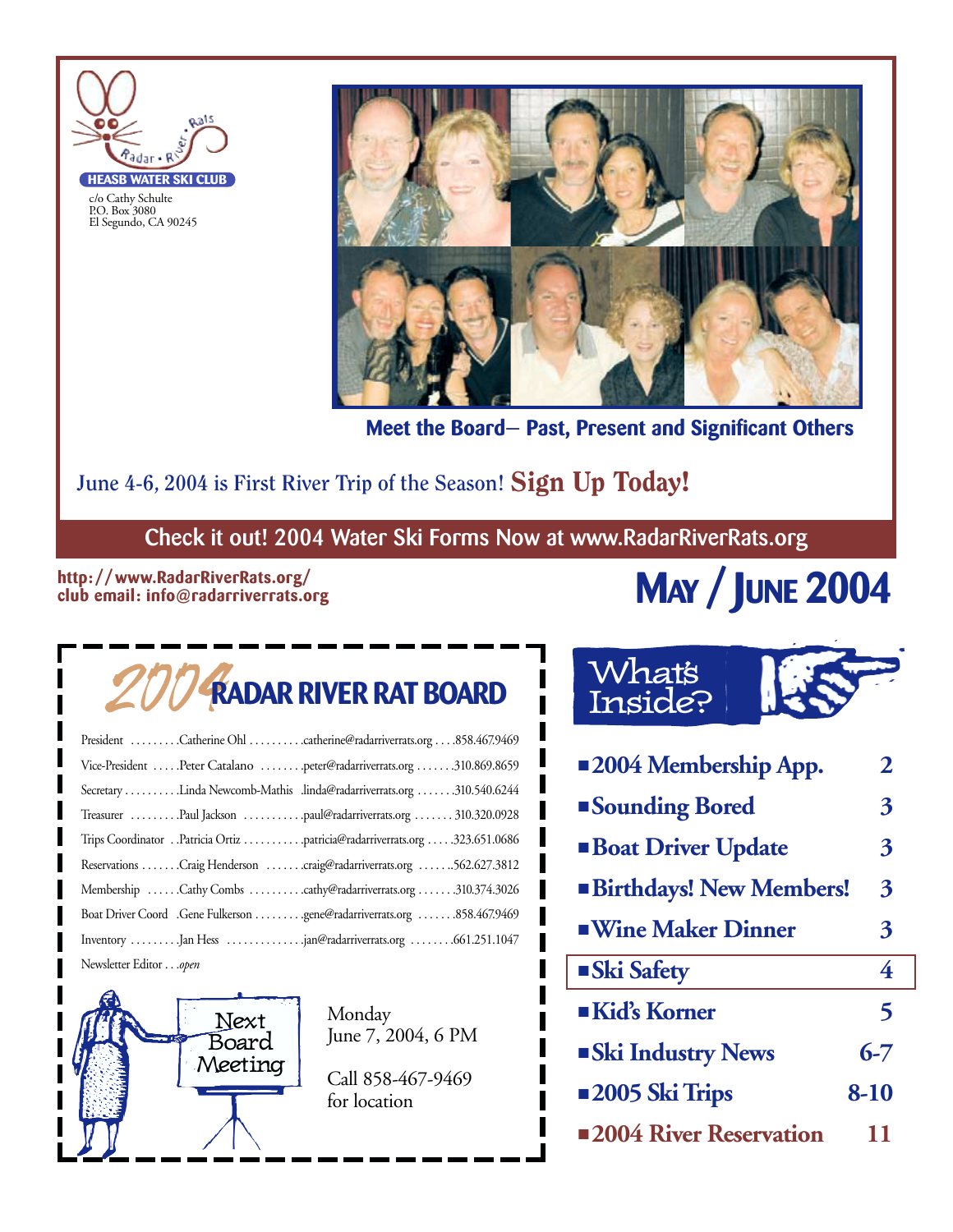## **2004 HEASB Water Ski Club Membership Application Please, ONE application form per membership type (Individual or Family)**

| Name(s):                                                                                                |  |  |  |  |
|---------------------------------------------------------------------------------------------------------|--|--|--|--|
|                                                                                                         |  |  |  |  |
|                                                                                                         |  |  |  |  |
|                                                                                                         |  |  |  |  |
|                                                                                                         |  |  |  |  |
| ** Note — Email will be the tool used for most of our communication with members. Please print clearly. |  |  |  |  |
|                                                                                                         |  |  |  |  |

The membership year is from April 1 through March 31.

Please check (ONE only) the type of membership that applies to you:

\_\_\_\_\$30.00 **Single Membership**

*\_\_\_\_ Deduct \$10 from your Single Membership if you supply a valid email address for electronic newsletters*

\_\_\_\_\$70.00 **Family Membership** (three or more skiers at same address and includes skiing kids under 18)

*\_\_\_\_ Deduct \$20 from your Family Membership if you supply a valid email address for electronic newsletters*

**There is no membership fee for a non-skiing child under the age of 12. However, ALL skiers must be members, regardless of age.**

#### **Submit application with your check payable to HEASB WATER SKI CLUB by mail to: Cathy Combs, P.O. Box 3080, El Segundo, CA 90245**

This form must be sent to Cathy. DO NOT send this application with your trip reservation or both will be returned, which will affect your trip reservation.

| We are always looking for volunteers. I may be interested in helping run the club: Yes _ |  |
|------------------------------------------------------------------------------------------|--|
| I would like to volunteer / suggest / comment:                                           |  |

WAIVER: I hereby, for myself, my heirs, executors and administrators waive and release any and all rights and claims I may have against HEASB Water Ski Club, Radar River Rats, Raytheon Employee Association (EA) or its representatives, agents, or board members of any and all injuries. The Raytheon Employee Association (EA) is a non-profit organization that has no association with Hughes Aircraft Company, Raytheon Systems Co., or Boeing.

| $\sim$<br>ignature<br>$\mathcal{L}$ | Date |
|-------------------------------------|------|
| $\sim$<br>Signature                 | Date |

Revised 04/04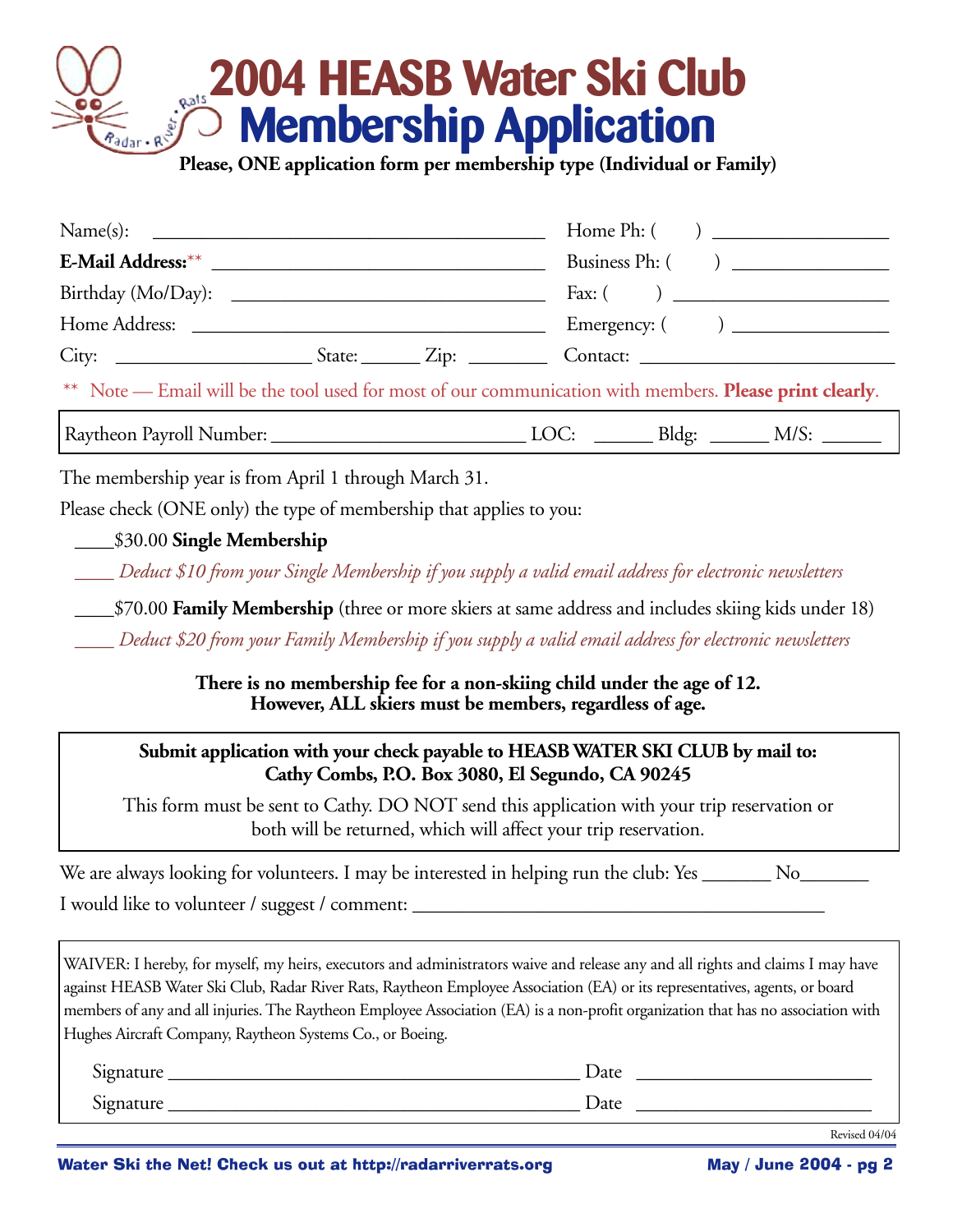

*by Catherine Ohl*

#### **Water Skiing—**

The first water ski weekend trip is all set for June 4-6, 2004. The boats are ready and waiting for you. It's going to be a great summer. With all the snow fall we had this winter, there should be plenty of water to ski on.

There are still a few openings on the first river trip and the deadline is fast approaching. Don't be left out, **Sign Up Today**!

#### **2005 Winter Trips—**

The Rats are teaming with Pacific Rim Alliance, LA Council (LAC) and Far West Ski Association (FWSA) this winter. Three ski trips will be offered by Pac Rim and usually sell out fast. See pages 8-10 for more information.

| Snowmass | Jan 29 - Feb 5, 2005 (FWSA Ski Week)                |           |
|----------|-----------------------------------------------------|-----------|
|          | <b>Steamboat</b> February 5-12, 2005 (LAC Ski Week) |           |
|          | <b>Bormio, Italy</b> March 5-13, 2005               | (Pac Rim) |



## **WINE MAKER DINNER**

#### **Saturday, September 18, 2004, 5 PM**

10818 Viacha Dr, San Diego, CA

YES, please sign me up for the Wine Maker Dinner! Sorry I won't be able to attend the Wine Maker Dinner. Here's my Tax Deductible contribution (any amount) for the Jimmie Heuga Center for MS.

**\$60**

#### **For Information,**

- Call Gene or Catherine at 858-467-9469



**-** Gene Fulkerson at 10818 Viacha Dr., San Diego, CA 92124-3421

#### **Thanks for your support in the flight against MS!**

100% of proceeds to benefit Jimmie Heuga Center for MS! *(note: Since this is for charity, there will be no refunds.)*

# **Boat Driver DAT**

#### *by Gene Fulkerson*

The boat drivers confirmed for the season are **Catherine Ohl, Paul Jackson**, **Mark Mathis**, and **Craig Henderson.** Peter Catalano is still in the process of buying a boat and

should be joining us in July. **Jim Hess** will fill in when needed and will continue to provide rides to the kids when they are in the mood.



I have received most of the boat driver sign up forms. I believe that Catherine, Jim and Mark should be out for the first trip. Paul is snowed under with presentations at work and will most like not make it out to the river until July.

I'm ready to water ski. What will you be doing? ■

# **HAPPY BIRTHD**

| <b>May</b><br>Jim Jeffery | 5/16 |  |
|---------------------------|------|--|
| June<br>Paul Jackson      | 6/15 |  |

### **NEW AND RENEWING NEW AND RENEWING MEMBERS MEMBERS**

Peter Catalano Cathy Combs Bambi Danner-Newcomb Gene Fulkerson Kim Griffin Scott Griffin Betty Jeffery Jim Jeffery Agnes Johnson Mickey Klinger Steve Klinger Jordyn Mathis

Mark Mathis Michelle Mathis Thomas Newcomb Linda Newcomb-Mathis Catherine Ohl Laura Priess Jarica Schulte Ashley Thompson Courtney Thompson Stephanie Thompson Anton Tsai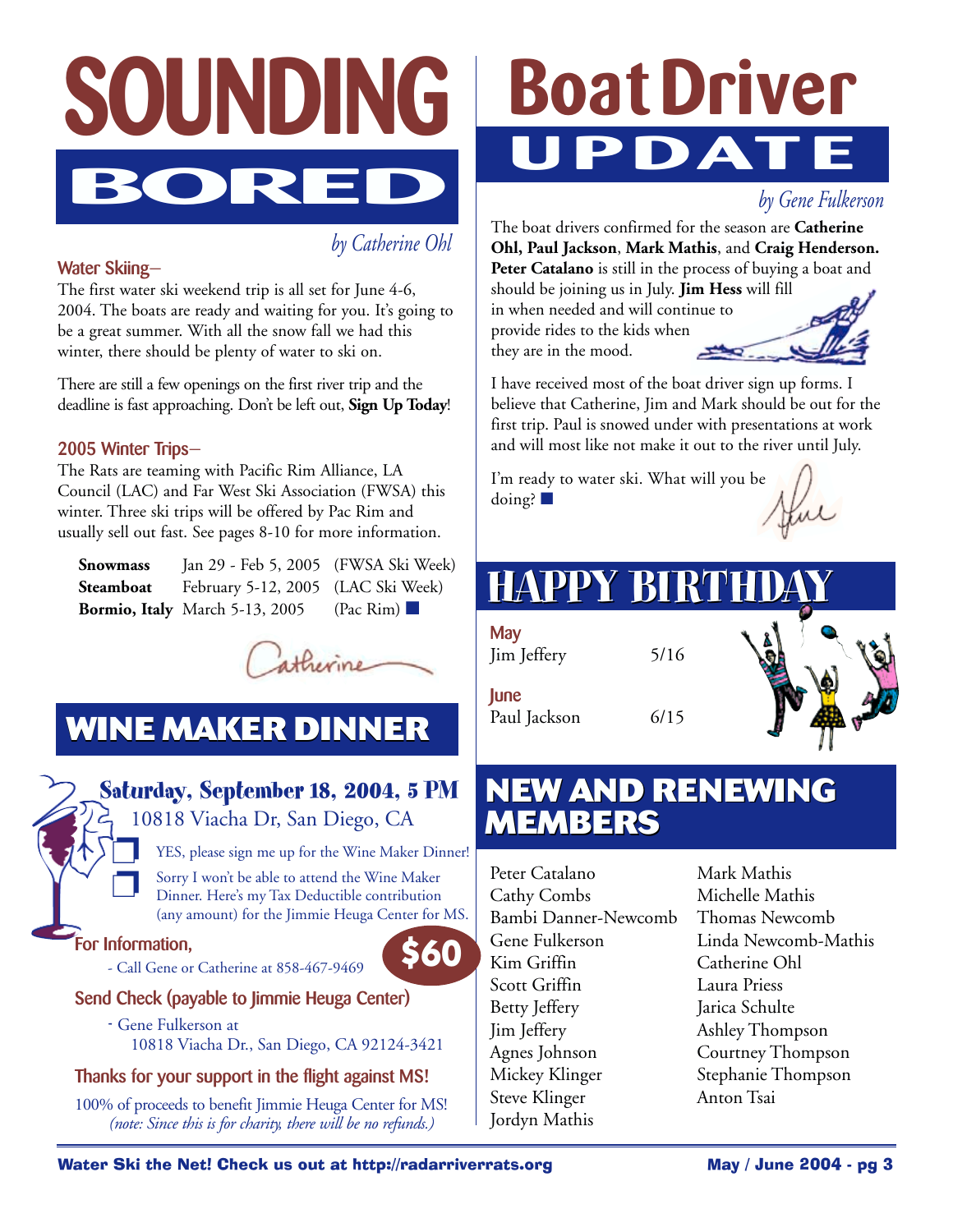# **Know Skier Signals**

Hand signals are an extremely important form of communication while water skiing or wake boarding. A skier yelling instructions over the noise of the boat motor can be nearly impossible to hear. Unsuccessful communication with the skier can be dangerous.

Verbal communication can be used when the skier is still floating in the water before the boat accelerates. When the rope is tight and the handle is in the skier's hands, the driver waits on a signal from the skier if they are ready or not.

The people in the boat should yell, "Ready?" The skier should either say "Hit It" or "Wait." The words "Go" and "No" should not be used because they sound very similar.

**The most common hand signals are—**



#### **Other signals the skier & observer should know are—**

- There are times when the driver wants the skier to stay directly behind the boat. This happens when there may be a lot of congestion or a potentially dangerous situation ahead. The observer should extend one arm straight in front of their body and move it up and down.
- A way to indicate to the skier that wakes are coming is to extend one arm straight out to the side and move it up and down.
- If the driver needs to turn the boat, the signal is given by rotating the forearm and hand around in wide circles. Skiers should get inside the wake for a safe turn.
- A skier should signal the driver they want to get back to the beach or dock by patting their head several times with their hand.
- If the skier wants to let go of the tow rope they should use a hand to simulate a "slice across the neck."
- When a skier has fallen, they should raise an arm to signal that they are okay.
- While a skier is waiting in the water for the boat to come back around after a fall or drop, the skier should raise a ski or wake board so that any approaching boats can see them in the water. ■

# **Summer Points Schedule**

Ever since they put hook ups on the points at Park Moabi,

we've had trouble scheduling Point 7 on a regular basis. Below is the schedule of the points we have to date. We are waited-listed for Point 7 on the trips were where are some place else. Keep this reference handy and be sure to double check the point assignment when Patricia calls you with your carpool assignments.



| Point 7  | June 18-19 | Point 7                 |
|----------|------------|-------------------------|
| Point 13 | July 23-24 | Point 9                 |
| Point 13 | Aug 20-21  | Point 3                 |
| Point 7  | Sept 24-25 | Point 10                |
| Point 4  | Oct 22-23  | Point $10 \blacksquare$ |
|          |            |                         |

# Boat Crew Instructions

#### **How to be a Good Ski Boat Crew—**

Here's how to do all the right things when on someone else's boat. Chances are, a good crew member will be invited for the coveted early morning glass run.

- Remove your shoes before stepping into the boat.
- Make sure there is no sand on your body, towel, vest, ski and anything else you bring into the boat.
- Don't bring any food or drinks, especially alcohol, on board unless you ask the boat owner first.
- Be sure there's a life jacket on board for you. If not, offer to go to the club trailer to get one.
- Pay attention to any instructions given by the boat driver.
- Keep the inside of the boat tidy, as clear as possible from tangled ropes, scattered equipment, clothing, suntan lotion, etc., to prevent tripping over something.
- Do not sit on the inboard engine cover.
- While someone is skiing, keep conversation to a minimum to prevent distracting the driver.
- Keep an eye on the ski rope at all times to make sure it does not make its way under the boat and get in the way of another boat that is passing.
- Help translate what a skier is trying to communicate to the boat driver. Learn the hand signals.
- Be prepared to grab any equipment out of the water from a skier. Be careful not to hit the boat when bringing it in.
- When you return to shore, offer to help clean up and be sure to take everything off you brought with you. ■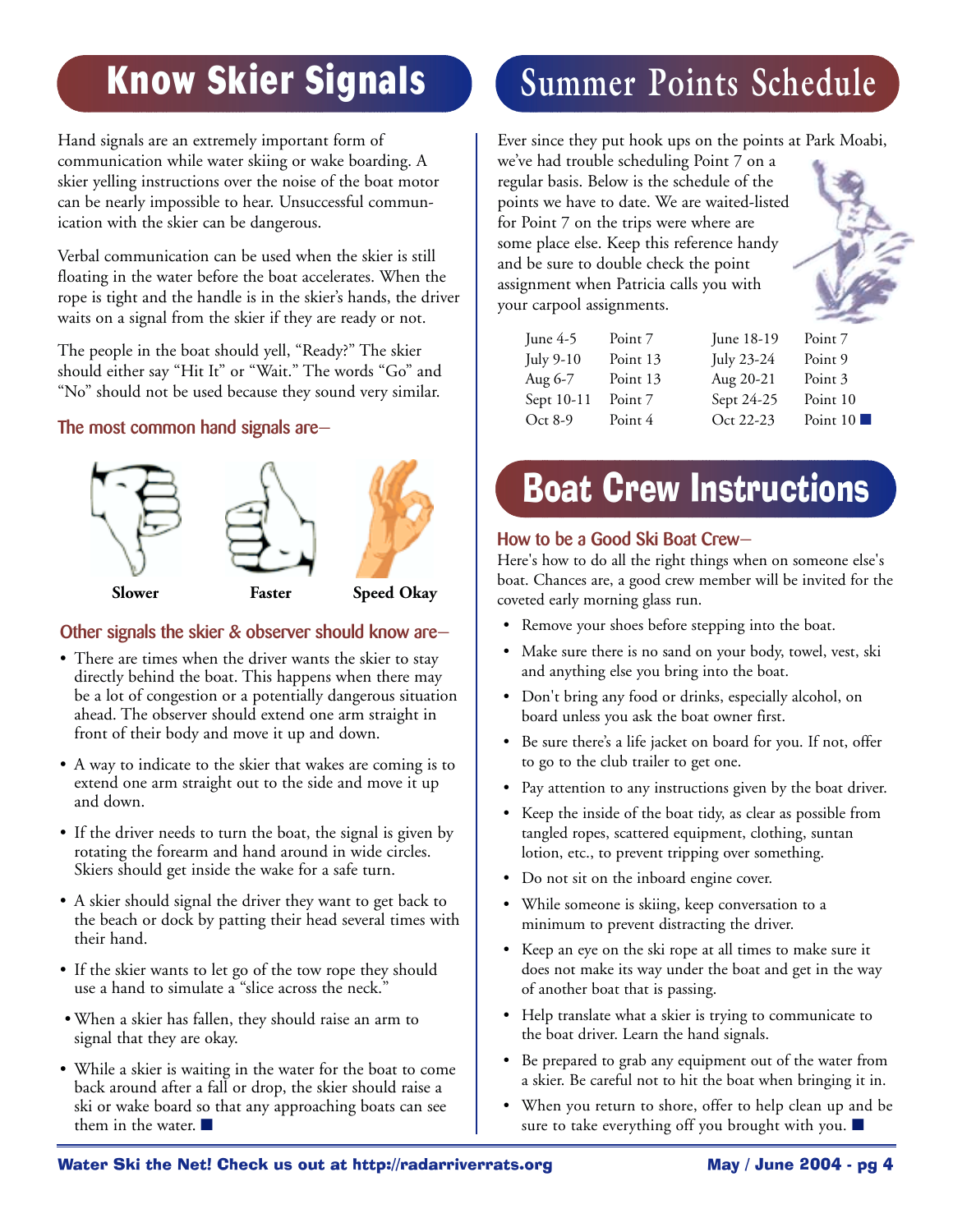# KID'S KORNER **4 kids & grandkids**

#### **Summer is here...Water, Sun and Fun !**

While childhood memories are often filled with carefree days of summer, emergency room doctors know it as "trauma season." Tragedies peak during the summer months because children are supervised less, have more free time and engage in more outdoor activities.

#### **Water Safety Tips for Kids—**

• If you do not know how to swim, always wear a life jacket.

*If you fall, get pushed in or accidentally get near deep water, a life jacket can keep you floating on the surface until you can get help. Even strong swimmers should wear a vest in deep or rough water.*

• Swim with a buddy. *You've probably heard this many times, but it's*

*worth saying again. If you get into trouble, your friend can get help fast.*

- Always go feet first into unfamiliar water. *There could be rocks or tree stumps in rivers and lakes. Even pools can be more shallow than they look. So always check out the depth of water before you dive in.*
- If you see someone in trouble, signal the lifeguard or responsible adult.

*Don't try to rescue the person yourself — you could get pulled under the water. Wave your hands over your head to signal the lifeguard or another adult.*

- Don't EVER pretend you are drowning. *It wastes lifeguard's time and may take their attention away from someone who really needs help.*
- It's a good idea to stay near people who know you and will notice if you are in trouble. *If you are with a group of people, have a checkin time and place to meet. Be sure you show up on time so you won't give the adults gray hairs.*
- Don't let your friends tease you into something you don't want to do. *Even if all your friends are jumping in, don't do it if you are afraid or feel like you can't handle it. Knowing your limitations is nothing to be embarrassed about.*
- Make sure you always follow the adult in charge's instructions!

Wear sunscreen!

#### **Online Safety Tips for Kids—**

Kids, here's are some Safety Tips for you when you go online.

- Don't ever give out information about yourself like your last name, your phone number, where you live, or where you go to school.
- Never e-mail a picture of yourself to strangers.
- If somebody emails something to you that makes you uncomfortable, don't look around or explore. Tell your parents.
- Making plans to meet your internet buddies in real life is a really bad idea. People in real life can be very different from how they are online.
- Don't open up e-mails, files, or web pages that you get from people you don't know or trust.
- Don't ever give out your password, except to responsible adults in your family.
- Always follow your family's rules for the using the internet.
- Don't ever do anything that costs money.  $\blacksquare$





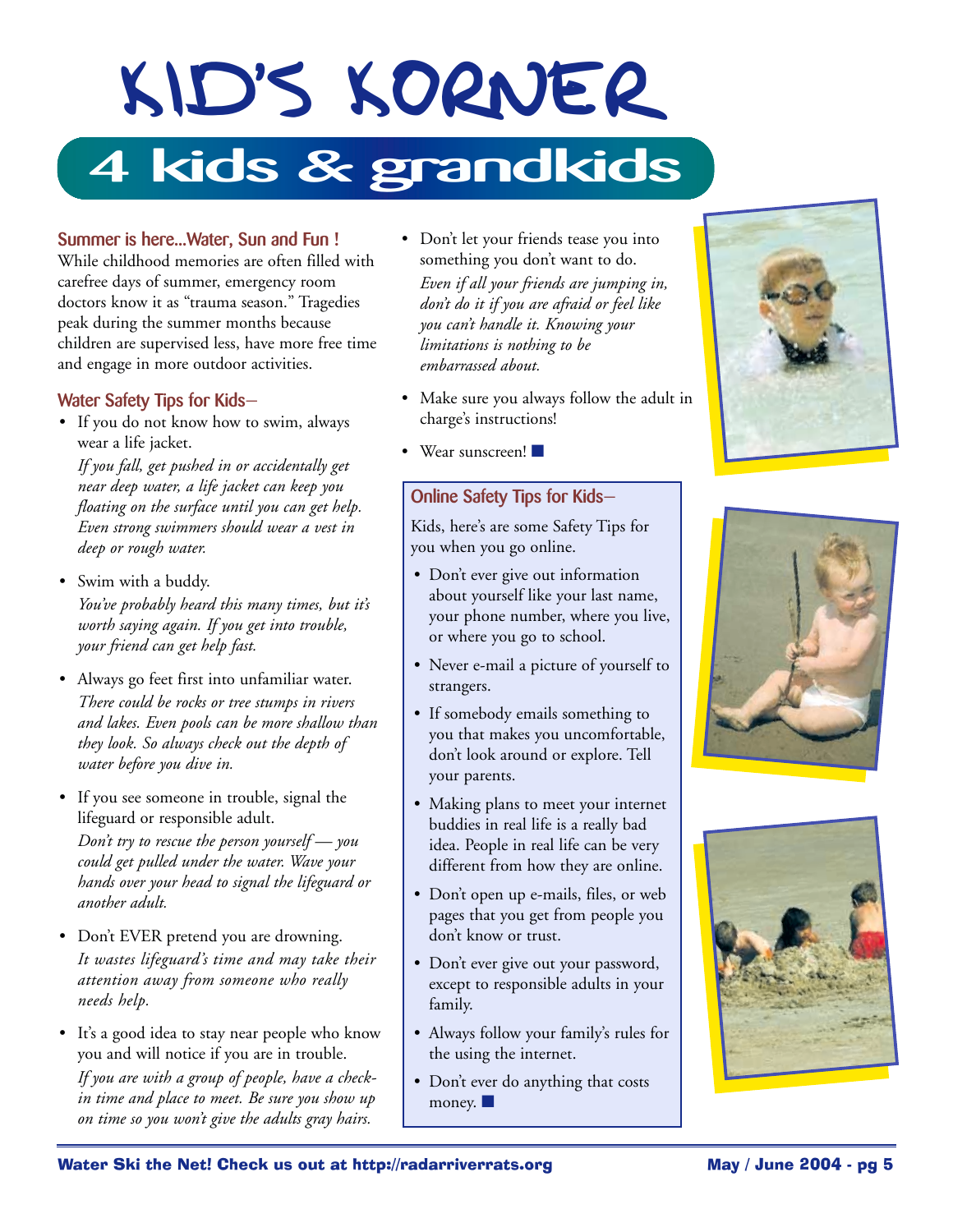## NUTS & BOLTS

#### *by Catherine Ohl*

#### **Colorado Extreme Ski Law—**

A bill poised to become law in Colorado would include cliffs and extremely steep slopes on the list of the inherent risks of the sport of skiing. The list already includes everything from trees and rocks to hydrants and lift towers to equipment in freestyle terrain parks such as rails, half-pipes, quarter-pipes, and fun boxes.

Under current law, resort operators are required to put up signs to warn skiers of obstacles, but once they do, those objects are no longer considered inherent risks and could be grounds for a lawsuit. That provision would be removed if this bill passes, thereby allowing resorts to warn skiers/boarders without increasing their liability.

#### **To Bar or Not to Bar—**

I have been posed with an interesting task— which states require the use of Safety Bars. On the internet, I found that VT, NY do while CA and CO do not. Even after Colorado had two lawsuits involving people falling off lifts without bars, Colorado lawmakers voted not to impose a law mandating the installation of bars.

My experience on lifts show that those of us in the west tend to use the bars only if they have foot rests. Anyone with comments or information on safety bars is invited to email me at ohl@acatmeowz.com.

#### **Non-Stop Flights to Sun Valley—**

Beginning June 27, 2004, Horizon Air will offer daily, non-stop flights to Sun Valley from Los Angeles! Now West Coast visitors can reach Sun Valley in just two hours and ten minutes aboard a roomy 70 seat Q400 known for its luxurious leg room and ample storage space. You can get your tickets by calling 1-800-547-9308 or on the web at www.horizonair.com.

#### **Air France and KLM Merge—**

Air France and KLM completed the last hurdle to the merger they agreed to last year. The merger, an Air France takeover in all but name, creates the largest airline in the world in terms of revenue. American, now second largest in revenue, remains the largest in terms of airline traffic.

While Air France and KLM now are one company, they are maintaining their separate airline identities. The airline could get even bigger as Alitalia still wants to join. Air France and KLM, however, are first requiring Alitalia to get its financial house in order, and that won't be easy.

#### **Utah See Record Skier Days—**

While it appears that skier numbers may not set any records this season, Utah was the exception. Ski Utah reported that its 13 ski areas saw a record number of skier days during the 2003-04 season. Official numbers totaled 3,386,141, a 7% increase over last season and 3% better than Utah's previous record.

Early and consistent snowfall throughout the season, combined with increased marketing efforts and resort infrastructure improvements, fueled the busiest season in Utah's 65-year skiing history.

#### **Army Wants it Howitzers Back—**

The U.S. Army is asking for the return of five

howitzers that two Sierra Nevada ski resorts use to prevent avalanches, saying it needs the guns for the fighting in Iraq and Afghanistan.

Alpine Meadows and Mammoth Mountain are the only ski resorts in the nation using the 119-A howitzer. Resort officials said they spent hundreds of thousands of dollars to transport the guns,



reimburse the Army for training,

and build firing platforms. The resorts received the artillery pieces on loan from the Army and began using them last year for avalanche control. They have no problem returning them.

Other resorts have older 105 mm howitzers. The Forest Service said it is working to secure older howitzers for Mammoth and Alpine Meadows.

#### **Montana's Legal Problems Persist—**

Amid a building boom at Montana's Big Sky and Moonlight Basin Ski Resorts, the skiing community is in the middle of a couple of legal issues. Yellowstone Club developer **Tim Blixseth** sued the Forest Service late last year over ownership of the top of Lone Peak. Big Sky Resort, owned by Boyne USA, filed suit against Moonlight Basin in February, charging that the ski area's avalanche control devices endangered Big Sky employees and that the ski area was trespassing on Lone Peak. ■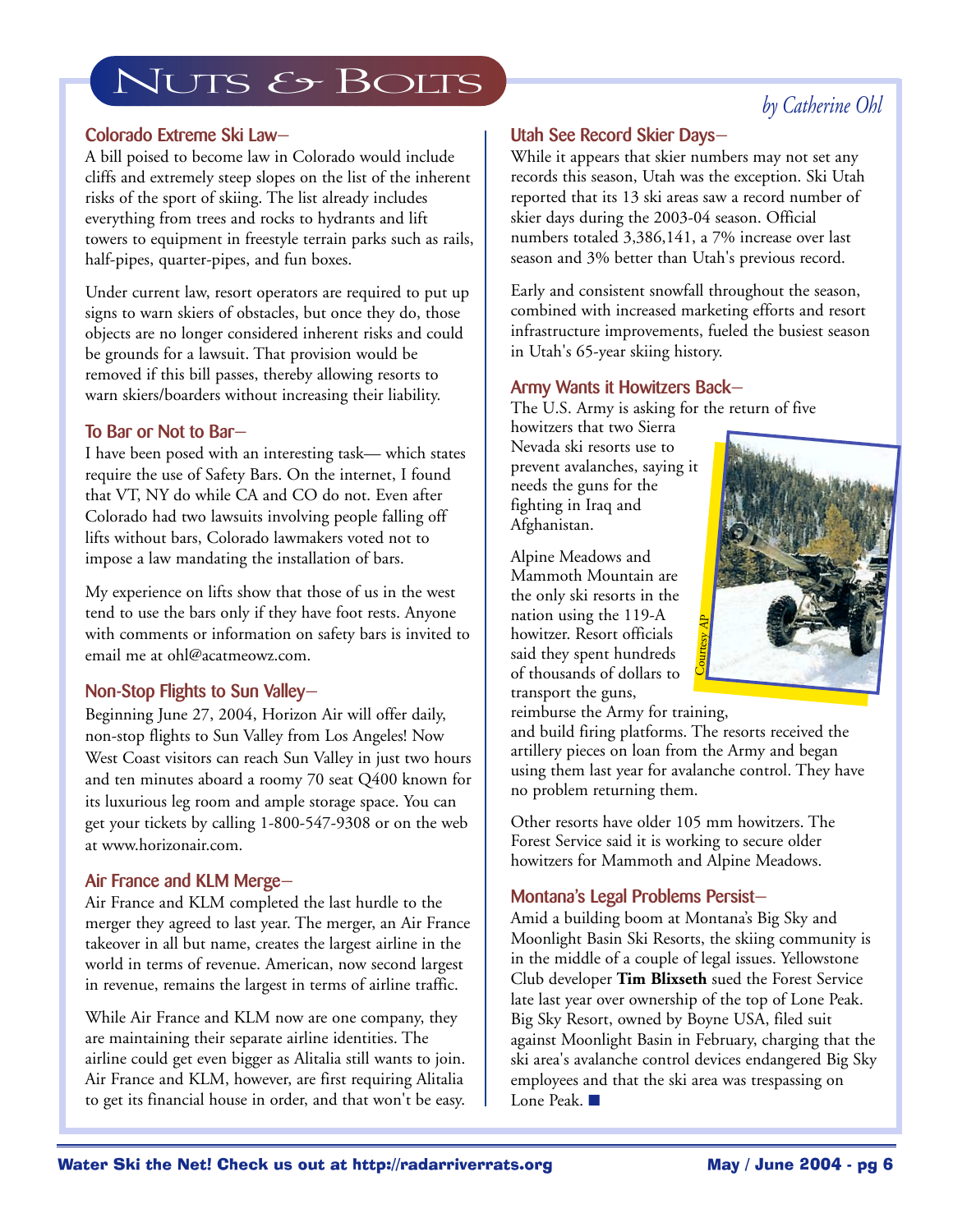## **PUBLIC AFFAIRS**

#### **Ski Areas Battle**

#### **Global Warming —**

Sixty-seven U.S. ski resorts are urging U.S. Senators to pass the bipartisan global warming bill introduced by **John McCain** (R-Ariz.) and **Joe Lieberman** (D-Conn.).

Scientists predict that unchecked global warming will continue to cause shorter, more unpredictable winters with reduced snowfall. This could lead to widespread economic and environmental damage from more frequent water shortages and wildfires.

#### **Squaw Keeps it Going Until Memorial Day—**

With a snow pack of over eight feet on the upper mountain, the snow season is far from over at Squaw Valley USA. The resort is scheduled

to remain open until Memorial Day.

Squaw is now offering pass holders from **closed** resorts a special \$10 discount off adult all day lift tickets through the end of the season. Just present your 2003-2004 season pass in the Squaw Special Tickets office.

#### **New Northstar Village—**

Northstar-at-Tahoe, CA, will begin erecting its new alpine pedestrian village this summer. By the end of 2005, East West Partners, the developers for the project, plan to have the first phase of the village complete, including an ice rink, lodge and 100 residential units.

That is the beginning of a 10- to 15 year rejuvenation for the resort that proposes an additional 1,450 residential units, a 255-room hotel, employee housing and an amphitheater which is now winding its way through the local approval process.

#### **Crested Butte Expands—**

The recent sale of Crested Butte Mountain Resort, CO, to **Tim** and **Diane Mueller** of Triple Peaks LLC not only brought new owners, but a new ski area permit and new boundary lines.

The most significant change in the new permit is the inclusion of the entire Teocalli Bowl in the new ski area boundary. The new permit boundary also includes the "Fourth Bowl" east of the existing Third Bowl area and Snodgrass Mountain.

#### **Big White Expands—**

Big White Ski Resort Ltd. recently announced a massive summer construction project scheduled for completion prior to the start of the 2004- 2005 winter season.

\$127.9 million is the total value that will be spent on improvements and will include two new

chair lifts, a state-of-the-art ski and snowboard terrain park, a new onmountain day lodge including viewing deck, two new grooming machines, and luxury accommodation bringing the bed base total to over 14,000 beds.

Most exciting will be the six new intermediate and advanced runs

#### *by Catherine Ohl*

expanding the resort's skiable terrain by 200 acres in the Gem Lakes area.

Horizon Air has announced larger planes to service Kelowna from Seattle. The Q400, 70 seater aircraft will effectively double the passenger capacity of Saturdays and Sundays.

#### **Colorado Resorts Generate \$2 Billion in Tourism—**

According to Colorado Ski Country USA, Colorado's ski industry generates \$2 billion annually (about a quarter of the state's \$7 billion tourism revenues) and provides 31,000 jobs (14% of the state's tourism employment). Much of this revenue is generated by out-of-staters.

#### **Winter Park Ski Jumps—**

Members of a grass-roots group calling itself the Winter Park Youth Programs Association are incensed by resort developer Intrawest's decision to scrap ski jumping at the Denver-owned ski area.

Opponents are asking that the mayor's office intervene to force a public meeting to save the nearly 65 year-old jumps, which have been used to train several Olympians.

Resort management believes keeping or relocating the large jumps doesn't make financial sense. Opponents say the facility is an important part of Winter Park's heritage.

#### **Snowmass Expansion—**

Snowmass is on the verge of some very big upgrades. But there's a catch, no Base Village, no onmountain improvements.

Improvements include an eightpassenger gondola, a six-pack, an open-air cabriolet and upgrades to numerous other lifts. ■

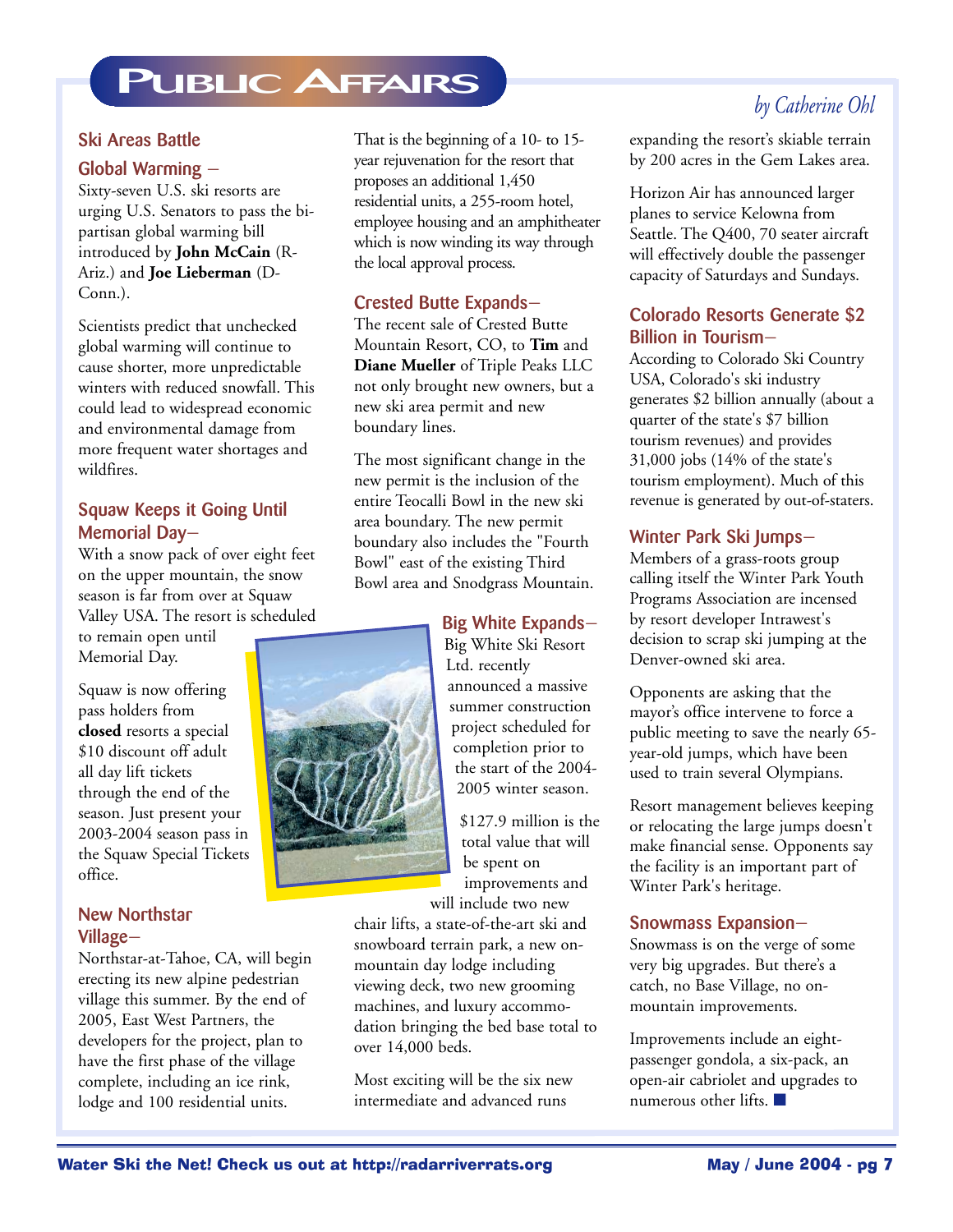









# **FWSA 2005 SKI WEEK ASPEN (SNOWMASS 1918)**<br>January 29-February 5, 2005

# **Experience the Power of Four**

Aspen • Snowmass • Highlands • Buttermilk

#### **Package Includes—**

- 7 Nights **Ski-In/Ski-Out** Lodging in **Snowmass** [Double Occupancy]
	- **Terrace House** 2Bd/2Ba Condos for \$849 per person *\* plus air & ground transportation cost*
- Round-Trip Air from LAX
- Transfers to and from Airport
- 5-of-7-Day Lift Ticket at Four Fantastic Mountains
- Welcome Party Sunday Evening
- 3 Races
- 1 Mountain Picnic
- 2 Après-Ski Parties
- Farewell Banquet & Dance
- Registration and Activities Fees
- The Usual Parties, Souvenirs & much More!
- All Taxes

#### **Options—**

- **Combine with the Steamboat trip for TWO outstanding Ski Weeks!**
- Commemorative vest is available for an additional \$25

#### **Payment Schedule & Cancellation Fees—**

| Initial deposit due NOW | \$200   |
|-------------------------|---------|
| September 1, 2004       | \$300   |
| October 1, 2004         | \$300   |
| November 1, 2004        | Balance |

\$25 Cancellation after July 1<sup>\*\*</sup>  $$100$  Cancellation after Sept 1<sup>\*\*</sup>

> *\*\* plus any applicable fees imposed by the airlines*

#### **Reservations & Information—**

- Send check, made payable to **LA Council,** to— Fay Mumbauer, 6605 Marlow Ave., Bell Gardens, CA 90201
- Contact **Fay Mumbauer** or **Gene Fulkerson** 323.773.5330 858.467.9469

fmum@msn.com gene@pacificrimalliance.org

Must be a member of Radar River Rats or Pacific Rim Alliance CST# 2036983-40 revised: May 2004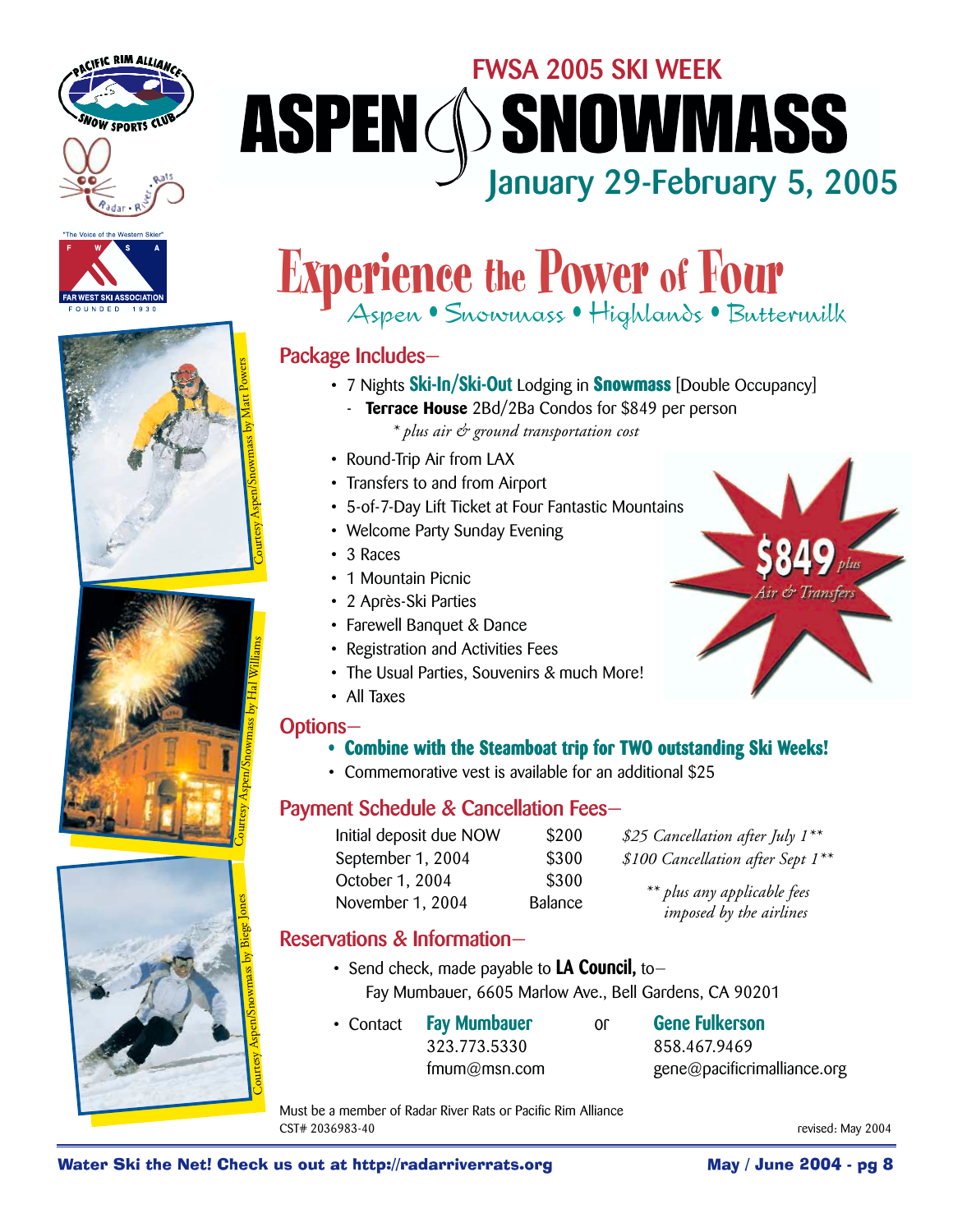LA Council is going to

# **Steam** February 5-12, 2005



#### **Package Includes—**

- Round Trip Air LAX to Hayden for **\$325** *° LAX-HYN UA 908/7011 9:05 AM - 4:47 PM ° HYN-LAX UA 5938/245 10:20 AM - 2:57 PM*
	- Air Available from San Diego & other Airports
- Round Trip Ground Transfer from Hayden
- Seven Nights **Ski-In/Ski-Out** Lodging [dbl. occ.]
	- *° Thunderhead 2Bd/2Ba Condos for \$899+air - Each bedroom has 2 Queen Beds*
	- *° Torian Plum 2Bd/2Ba Condos for \$1,149+air*
- Five of Six Day Lift Ticket
- Welcome Reception
- Mountain Picnic
- 2 NASTAR Races [4 runs total]
- Farewell Banquet & Dance
- The Usual Parties, Souvenirs and much More!
- All Taxes & Service Charges

#### **Option—**

• Add Snowmass for TWO outstanding Ski Weeks!

#### **For Reservations & Information—**

- Contact **Gene Fulkerson** at 858-467-9469
- Send \$200 deposit payable to Pacific Rim 10818 Viacha Dr., San Diego, CA 92124

# Ski the Net! Check us out at http://radarriverrats.org May / June 2004 - pg 9 <br>
Check us out at http://radarriverrats.org May / June 2004 - pg<br>
The Using Kinese (4 and the Net Check us out at http://radarriverrats.org May **CST 2038064-40**

Cancellation Policy will apply **Must be a Member of Radar River Rats or Pacific Rim Alliance** 

#### **Steamboat Stats**

| <b>Base</b>            | 6,900 feet       |  |  |
|------------------------|------------------|--|--|
| Summit                 | 10,568 feet      |  |  |
| Vertical               | 3,668 feet       |  |  |
| Acres                  | 2,939 acres      |  |  |
| 142 Trails             | $65+$ miles      |  |  |
| <b>Longest Run</b>     | $3+$ miles       |  |  |
| Terrain                | 13% Beginner     |  |  |
|                        | 56% Intermediate |  |  |
| 31% Advanced           |                  |  |  |
| <b>Annual Snowfall</b> | $3 -$            |  |  |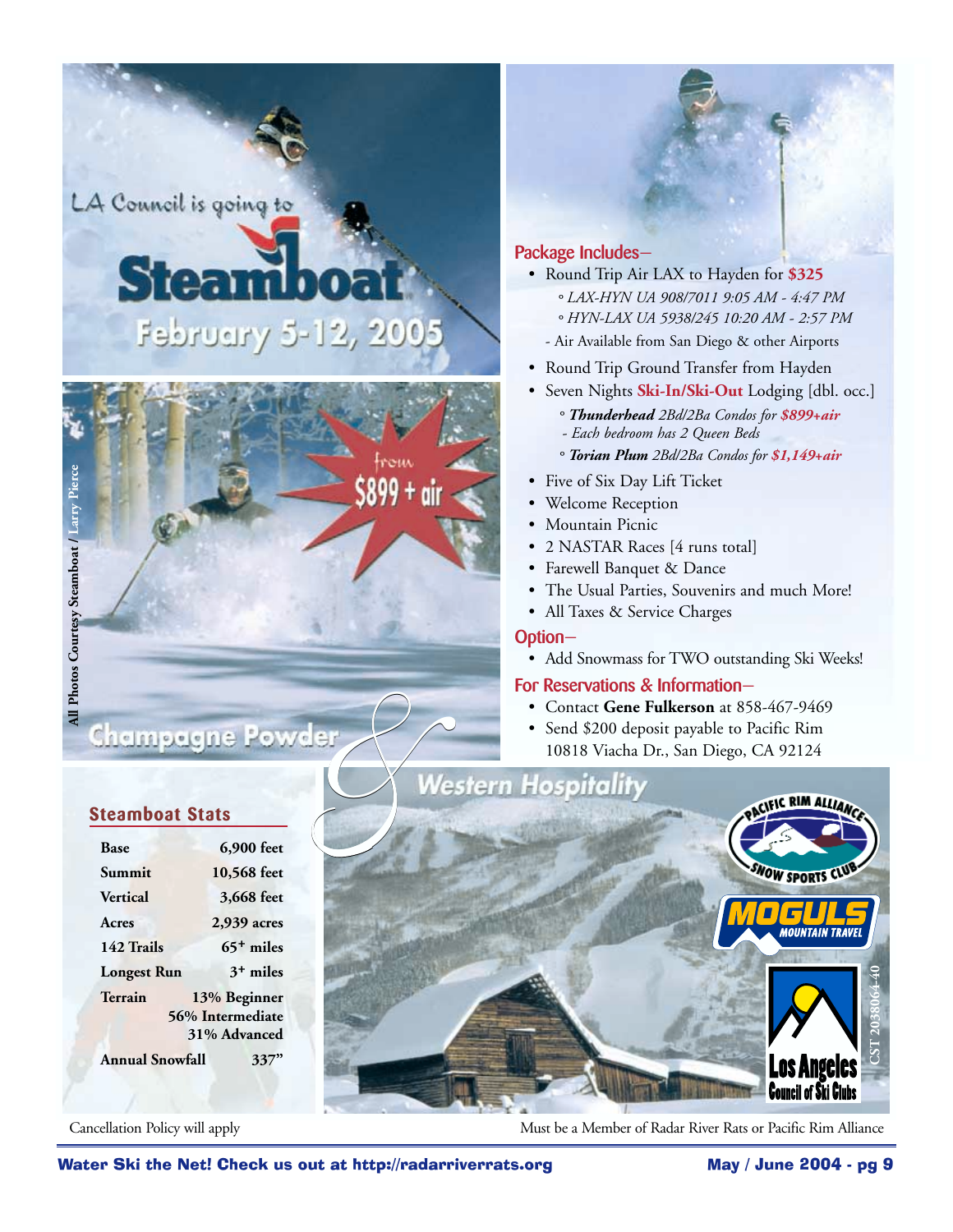



#### **Why Bormio—**

*Bormio's origins are linked to its thermal waters, which have been renowned for their curative powers since ancient times. The nine springs are mentioned in Roman documents dating back to the first century AD. Today the tradition continues in modern thermal baths, most notable being the Bagni Vecchi baths.* 

*The resort's long history has given it a rich collection of architectural treasures which make it a very interesting place to stay. Centered around the busy Via Roma, Bormio's old buildings are decorated with frescoes. It is here in the old town where you will get a taste of true Italian life, especially in the evenings. Here, a maze of small lanes zig and zag in all directions where you can shop 'til you drop.*

*Bormio's 5,879' vertical drop is one of the longest in Italy. Bormio at 10,000' is not a vast inter-linked skiing domain, however it's a great place for those who love to get to the top of the mountain and cruise descents of up to 9 miles down to the resort. The lower two thirds of the slopes are forested and serviced by snow making. Bormio, chosen to host the 2005 World Cup Championships, is part of the Alta Valtellina Lift Pass system with access to the slopes of Livigno, Santa Caterina and San Colombano.* 

Trip price, with taxes and based on an exchange rate of 0.81, is actually \$100 less than last year's trip and includes lift tickets. Also for the first time, we can offer air from San Diego, Las Vegas and other airports. ■

# **Bormio, Italy March 5 - 13, 2005**





**Hotel Baita del Pini \*\*\*\***

#### **Package Includes—**

- Round Trip Air from LAX [**San Diego & others**] to Milan via Delta/Alitalia *- Complimentary In-Flight Meals & Movies*
- Luxury Coach Transfer from Milan
- Seven Nights Lodging [private bath, dbl. occ.] *- Hotel Baita Dei Pini \*\*\*\**
- Seven Breakfasts & Seven Dinners
- 6-Day Ski Pass & Free Bus Transportation
- The Usual Parties, Souvenirs and much More!

#### **Price Does Not Include—**

- US and Foreign Departure Fees, PFCs [estimated \$90]
- Return Extensions Up to 30 Days [\$50+]
- Excursions from Bormio

#### **Malta Extension for \$TBA—**

- Air & Ground Transfers
- 4 or 5 Nights Malta
- 4 or 5 Continental Breakfasts
- Half-Day City Tour

#### **For Reservations & Information—**

- Contact **Gene Fulkerson** at 858-467-9469
- Send \$400 deposit payable to Pacific Rim 10818 Viacha Dr., San Diego, CA 92124



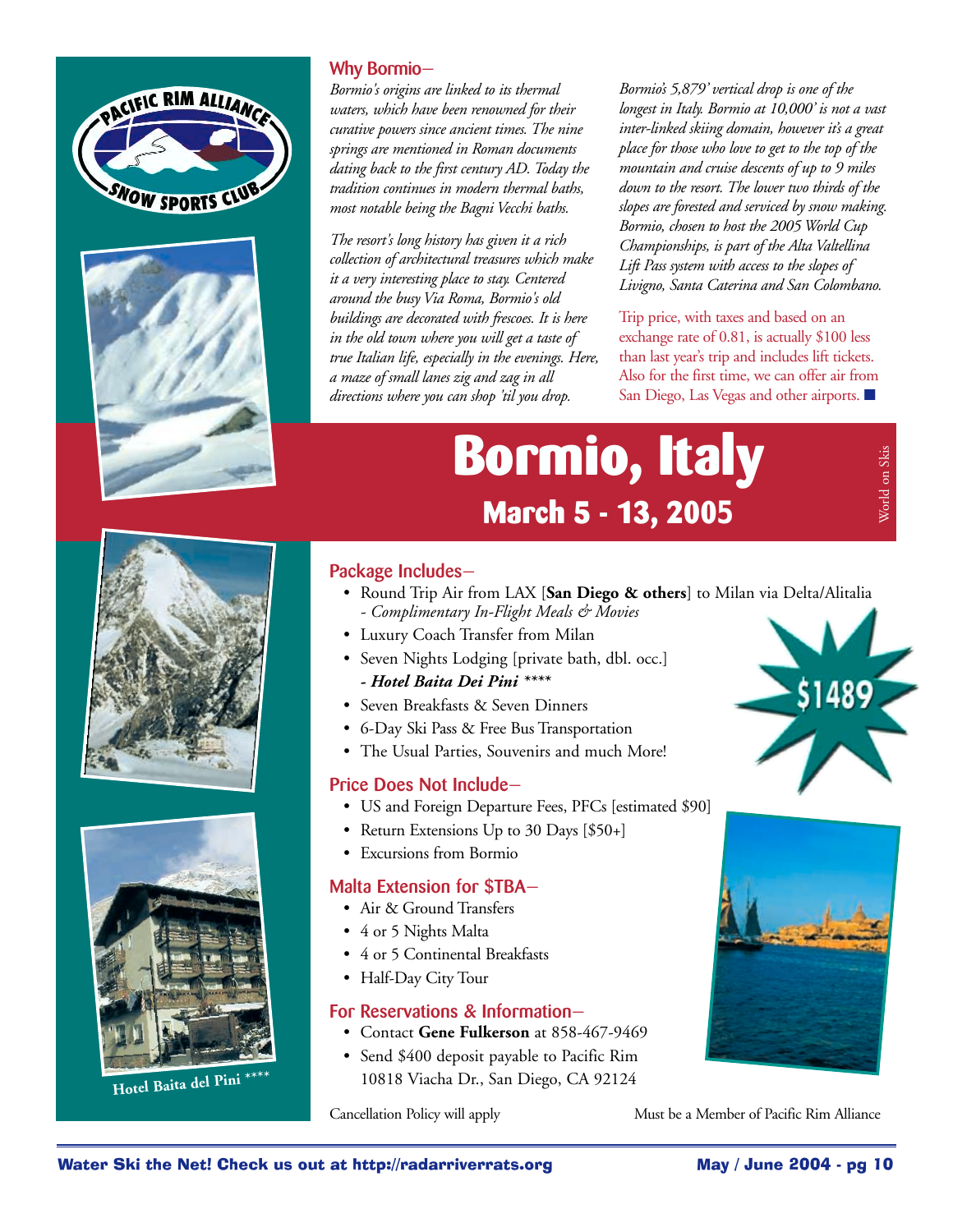## **2004 HEASB Water Ski Club Reservation Application**

(Please, **ONE** reservation form and **ONE** check for **EACH** person **EACH** trip)

| Circle Trip Date: 6/4-6 6/18-20 7/9-11 7/23-25 8/6-8                                                                                                                                                                                                                                                                                                                                                                                                                                                                                                                                                                                                                                                                                                                                                                                                                                                                                                                                                                                         | $\frac{1}{2}$ reservation form and $\frac{1}{2}$ enter for $\frac{1}{2}$ person $\frac{1}{2}$ and $\frac{1}{2}$ (ii)<br>$8/20 - 22$<br>$9/10-12$ $9/24-26$ $10/8-10$ $10/22-24$ |  |
|----------------------------------------------------------------------------------------------------------------------------------------------------------------------------------------------------------------------------------------------------------------------------------------------------------------------------------------------------------------------------------------------------------------------------------------------------------------------------------------------------------------------------------------------------------------------------------------------------------------------------------------------------------------------------------------------------------------------------------------------------------------------------------------------------------------------------------------------------------------------------------------------------------------------------------------------------------------------------------------------------------------------------------------------|---------------------------------------------------------------------------------------------------------------------------------------------------------------------------------|--|
| Name: E-mail:                                                                                                                                                                                                                                                                                                                                                                                                                                                                                                                                                                                                                                                                                                                                                                                                                                                                                                                                                                                                                                |                                                                                                                                                                                 |  |
|                                                                                                                                                                                                                                                                                                                                                                                                                                                                                                                                                                                                                                                                                                                                                                                                                                                                                                                                                                                                                                              |                                                                                                                                                                                 |  |
|                                                                                                                                                                                                                                                                                                                                                                                                                                                                                                                                                                                                                                                                                                                                                                                                                                                                                                                                                                                                                                              |                                                                                                                                                                                 |  |
|                                                                                                                                                                                                                                                                                                                                                                                                                                                                                                                                                                                                                                                                                                                                                                                                                                                                                                                                                                                                                                              |                                                                                                                                                                                 |  |
| My reservation is for the following: _________Water skier \$94 _________Non-skier child (5-11) \$18                                                                                                                                                                                                                                                                                                                                                                                                                                                                                                                                                                                                                                                                                                                                                                                                                                                                                                                                          | Non-skier \$45 Child (4 and under) \$0                                                                                                                                          |  |
| Make check payable and send with this form to: HEASB WATER SKI CLUB, P.O. Box 3080, El Segundo, CA 90245.<br>Reservations must be received two weeks before the trip. Cancellation must be received IN WRITING AT LEAST TWO<br>WEEKS before trip date. No substitutions without the Trip Coordinator's permission. The HEASB Water Ski Club reserves the<br>right to reject a reservation. For further information, call Craig before 9 pm at 562-627-3812.                                                                                                                                                                                                                                                                                                                                                                                                                                                                                                                                                                                  |                                                                                                                                                                                 |  |
| REQUIRED CARPOOL INFORMATION (your form may be returned if not complete)                                                                                                                                                                                                                                                                                                                                                                                                                                                                                                                                                                                                                                                                                                                                                                                                                                                                                                                                                                     |                                                                                                                                                                                 |  |
| The Trip Coordinator will arrange carpools for those wishing to travel with the club. First priority is given to vehicles pulling boats<br>or hauling supplies. Volunteer drivers are needed to provide the remaining transportation, taking AT LEAST two passengers and/or<br>food/drinks. Each passenger will pay the carpool driver for transportation expenses, an amount determined by the driver (typically<br>\$10-\$24). Most carpools leave the LA area on Friday after work and arrive at Park Moabi around midnight. Drivers of arranged/<br>approved carpools will be reimbursed for campground fees <u>AFTER</u> the trailer's packed on Sunday, about 2 pm. Your request for a<br>specific carpool is not guaranteed. Carpools will be non-smoking.<br>I agree to carpool as arranged/approved by the Club.                                                                                                                                                                                                                    | NOTE: If you choose not to carpool, you will be required to pay campground fees (\$18 per night or \$6 per day use).                                                            |  |
| I am available to drive my vehicle to the river.                                                                                                                                                                                                                                                                                                                                                                                                                                                                                                                                                                                                                                                                                                                                                                                                                                                                                                                                                                                             |                                                                                                                                                                                 |  |
|                                                                                                                                                                                                                                                                                                                                                                                                                                                                                                                                                                                                                                                                                                                                                                                                                                                                                                                                                                                                                                              |                                                                                                                                                                                 |  |
|                                                                                                                                                                                                                                                                                                                                                                                                                                                                                                                                                                                                                                                                                                                                                                                                                                                                                                                                                                                                                                              |                                                                                                                                                                                 |  |
| I prefer a ride to the River. Carpool Driver Preference:<br>• Other bulky items?<br>board members and then on a first come, first serve basis.)                                                                                                                                                                                                                                                                                                                                                                                                                                                                                                                                                                                                                                                                                                                                                                                                                                                                                              | I would like a hookup on the point. (A limited number of hook-ups are available. Priority will be given to boat drivers,                                                        |  |
| I am willing to be a trip leader (reimbursement will be based on people count up to \$94 per trip leader).                                                                                                                                                                                                                                                                                                                                                                                                                                                                                                                                                                                                                                                                                                                                                                                                                                                                                                                                   | • Hook-ups will be assigned on a first signed-up basis. Hook-ups are \$35 a night. We reimburse up to \$18 a night.                                                             |  |
| <b>MEMBERSHIP</b>                                                                                                                                                                                                                                                                                                                                                                                                                                                                                                                                                                                                                                                                                                                                                                                                                                                                                                                                                                                                                            |                                                                                                                                                                                 |  |
| You must be a member of the HEASB Water Ski Club. The membership fee and application MUST be sent to Cathy Combs at<br>the location listed on the membership form. (DO NOT INCLUDE MEMBERSHIP WITH THIS FORM.)                                                                                                                                                                                                                                                                                                                                                                                                                                                                                                                                                                                                                                                                                                                                                                                                                               |                                                                                                                                                                                 |  |
| I have paid my membership fee: _______ (Initial) (Non-skiers aged 0-11, membership not required)                                                                                                                                                                                                                                                                                                                                                                                                                                                                                                                                                                                                                                                                                                                                                                                                                                                                                                                                             |                                                                                                                                                                                 |  |
| WAIVER MUST BE SIGNED AND ACCOMPANY PAYMENT<br>I am aware that participation in the RADAR RIVER RATS' events, has, in addition to the usual risks, dangers and hazards<br>associated with travel, water skiing, air chairing, skurfing and boating, including, but not limited to: boarding, riding and dis-<br>embarking boats; changing weather conditions, exposed rock, earth, trees or other natural objects; the condition of the water,<br>skis and boats; impact or collision with other skiers, boaters, jet skiers; the failure to ski safely or within one's own ability or<br>within designated areas; negligence of other skiers, boaters and jet skiers and negligence on the part of the organizations or<br>their staff. I am also aware that the risks, dangers and hazards referred to above exist throughout the area and that many are<br>unmarked. I FREELY ACCEPT AND FULLY ASSUME ALL SUCH RISKS, DANGERS AND HAZARDS AND THE<br>POSSIBILITY OF PERSONAL INJURY, DEATH, PROPERTY DAMAGE OR LOSS, RESULTING THEREFROM. |                                                                                                                                                                                 |  |

**PARTICIPANT** (Please print clearly) **SIGNATURE** (Parent if under age)